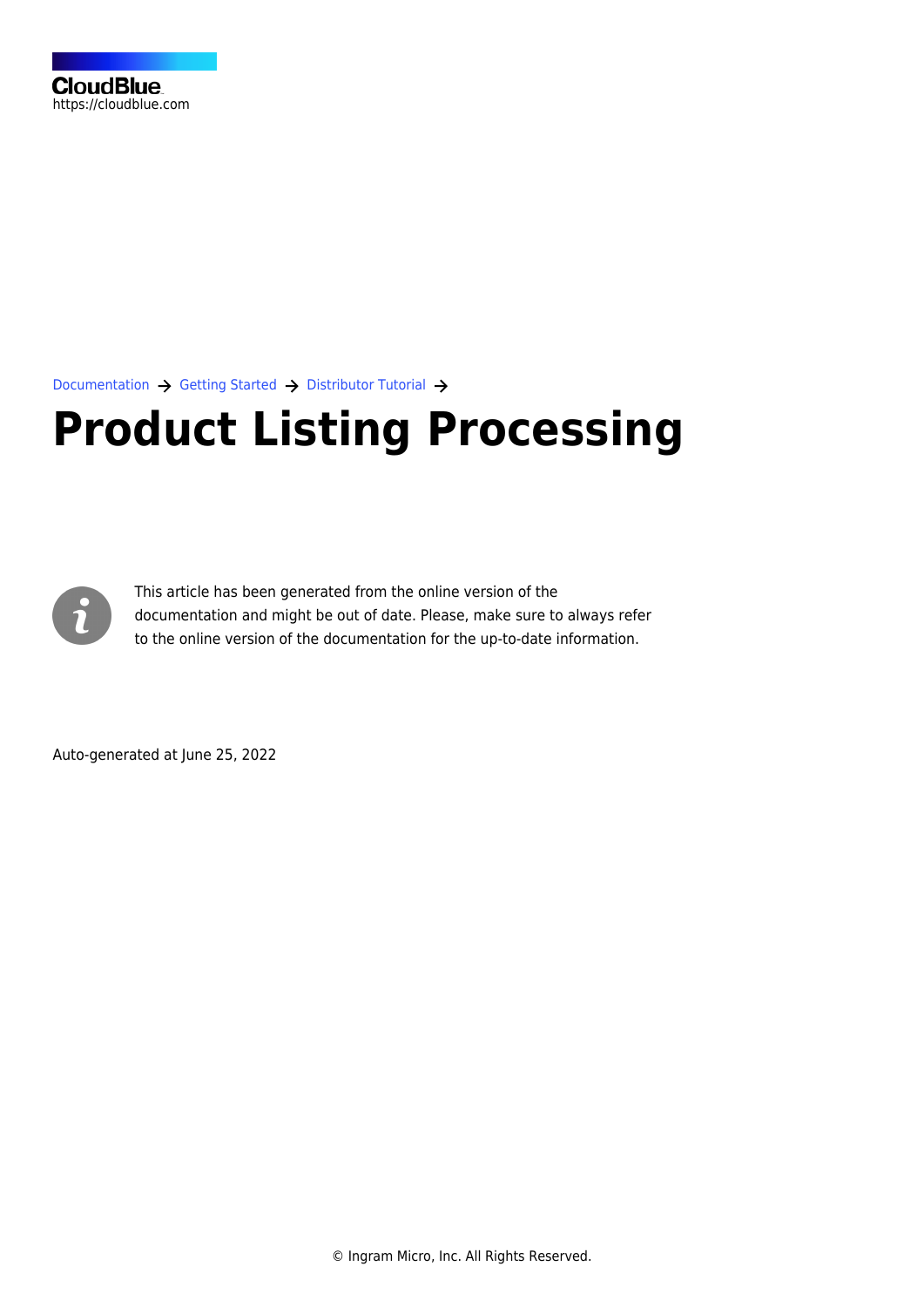# **CloudBlue**

# **Overview**

The product listings processing is a part of the [Product Flow](https://connect.cloudblue.com/community/getting-started/#Business_Flows) on the CloudBlue Connect platform. Namely, Vendors define their product and submit a listing request to Distributors. Therefore, Vendors submit a request to publish product on a specified marketplace. Distributors deploy specified product to their marketplace by accepting this request and once done, mark provided listing as completed on Connect. The system also helps Distributors keep track of listed products and completed requests.

The following instructions describe how Distributors can access a provided listing request and how to process the listing on the Connect platform. Note that in case of an error, Distributors can also cancel the request and ask Vendors to submit another listing request.

## **Prerequisites**

Make sure that the following prerequisites are met:

- Required [hub](https://connect.cloudblue.com/community/getting-started/distributor/#Hub_Registration) and [marketplace](https://connect.cloudblue.com/community/getting-started/distributor/#Marketplace_Creation) are created.
- [Distributors invited Vendors to the platform](https://connect.cloudblue.com/community/getting-started/distributor/partners/).
- Vendors successfully submitted a listing request.

Vendor actions are required!

Note that Vendors should have an account on the Connect platform. Furthermore, Vendors are required to define their product before submitting a listing request.

## **Product Publication**

Follow the steps below to find and successfully process a submitted product listing request on the Connect platform.

#### **1. Locate Product Listing Request**

Navigate to the **Listings** module and proceed to the **Requests** tab to access your required listing request.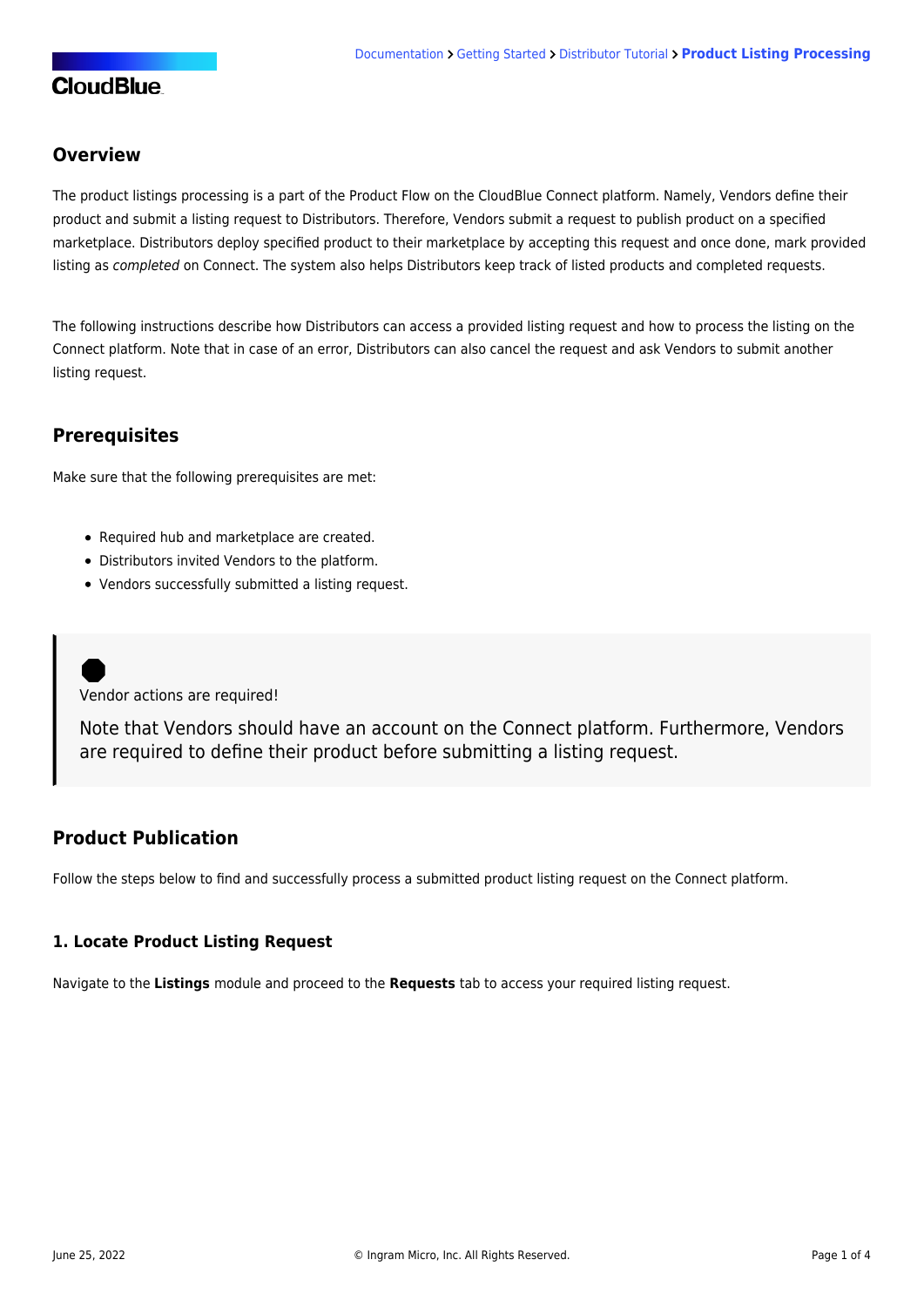# **CloudBlue**

| $\bigstar$ Listings $\vee$<br><b>CloudBlue</b>                                                                                      | <b>Mighty Mick's LLC</b><br>$\bigoplus$<br>$\Box$<br>$Q$ HELP<br>$\checkmark$<br>Distributor · Michael Goldmill |
|-------------------------------------------------------------------------------------------------------------------------------------|-----------------------------------------------------------------------------------------------------------------|
| Listings <sup>®</sup><br><b>DIRECTORY</b><br><b>REQUESTS</b>                                                                        |                                                                                                                 |
| C REFRESH<br>$F$ FILTER<br>$L$ SORT<br><b>III</b> COLUMNS                                                                           | Rows per page 10 -<br>$1-9$ of $9 \leq$                                                                         |
| $ID -$<br>CREATED -<br>COMPLETED $\arrow$ PRODUCT $\arrow$<br>VENDOR -                                                              | STATUS $\sim$<br>MARKETPLACE -                                                                                  |
| LSTR-894-347-414-001<br>01/19/2021<br>Tutorial Product<br>Front Street, LLC<br>$\overline{a}$<br>9:25 AM<br>Type: New<br>VA-486-834 | <b>Tutorial Marketplace</b><br>盒<br><b>Reviewing</b><br>MP-38661                                                |
|                                                                                                                                     | Rows per page 10 -<br>$1-9$ of $9 \leq$                                                                         |
|                                                                                                                                     |                                                                                                                 |
|                                                                                                                                     |                                                                                                                 |
|                                                                                                                                     |                                                                                                                 |
|                                                                                                                                     |                                                                                                                 |

© 2021 - Ingram Micro Inc. All Rights Reserved. - Privacy | Terms of Service - Version 21.0.1019-g339040

In this scenario, Mighty Mick's LLC locates a listing request in the Reviewing state. Thereafter, this Distributor clicks on the **request id** to access the request details screen.

## **2. Start the Product Deployment**

Review provided request details and click the **Mark as Deploying** button in case all provided information is correct.



The deployment process varies depending on your commerce system. In general, this process involves publishing the required product information on the marketplace and defining the commercial terms. In some cases, Distributors run a few test requests before making the product available for sale.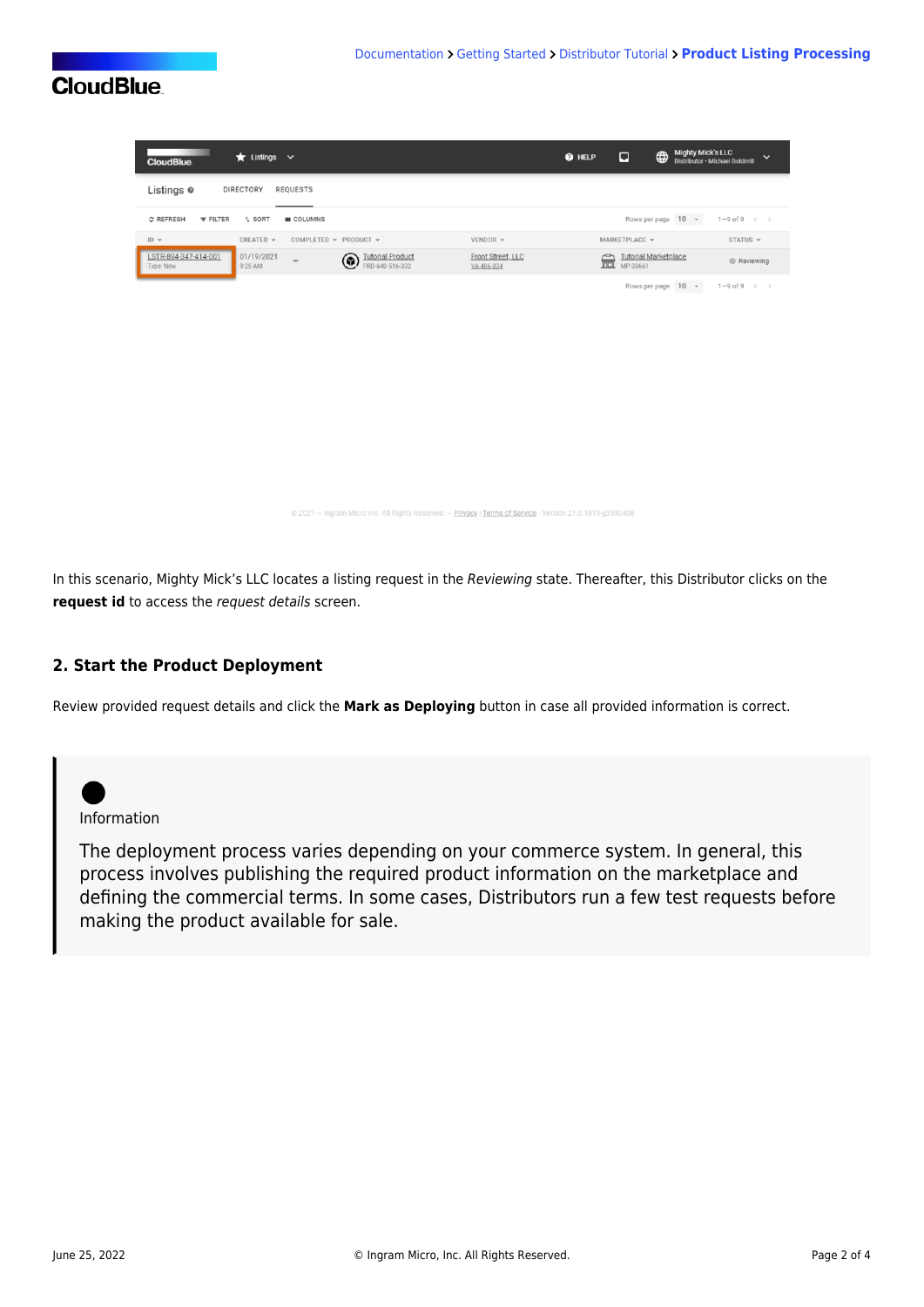

| $\bigstar$ Listings $\vee$<br><b>CloudBlue</b>                                                                                                            | <b>Michael Goldmill</b><br>д<br>@ HELP<br><b>Mighty Mick's LLC</b>       |
|-----------------------------------------------------------------------------------------------------------------------------------------------------------|--------------------------------------------------------------------------|
| Listing request details @<br>$\leftarrow$                                                                                                                 | <b>O MARK AS DEPLOYING</b><br>÷                                          |
| Product<br>Listing<br>ID<br>Price list<br><b>Status</b>                                                                                                   | CONVERSATION CO-175-934-244<br>>                                         |
| LSTR-894-347-414-001<br><b>Tutorial Product</b><br>LST-894-347-414<br><b>B</b> Reviewing<br>$\overline{\phantom{a}}$<br>◉<br>Type: New<br>PRD-640-516-332 | January 19, 2021                                                         |
| General                                                                                                                                                   | Michael Goldmill                                                         |
| Marketplace<br><b>Distribution contract</b><br>Vendor<br>Tutorial Marketplace<br>Contract of Tutorial - Distribution Agreement<br>Front Street, LLC       | Listing Request LSTR-894-347-<br>414-001 created. State set to<br>draft. |
| CRD-21674-67435-75488<br>VA-486-834                                                                                                                       | 9:25 AM                                                                  |
|                                                                                                                                                           | State changed to reviewing<br>9:25 AM                                    |
| Created at                                                                                                                                                |                                                                          |
| 01/19/2021<br>9:25 AM                                                                                                                                     |                                                                          |
|                                                                                                                                                           |                                                                          |
|                                                                                                                                                           |                                                                          |
|                                                                                                                                                           |                                                                          |
| B                                                                                                                                                         | $I \oplus$                                                               |
|                                                                                                                                                           | $\rightarrow$<br>Write a message                                         |
| @ 2021 - Ingram Micro Inc. All Rights Reserved. - Privacy   Terms of Service - Version 21.0.1019-g3390408                                                 |                                                                          |

Mighty Mick's LLC starts to deploy a tutorial product within the external system and consequently marks this listing request as Deploying.

## **3. Complete the Operation**

Once the product deployment operation is complete, click the **Mark as Completed** button.

| <b>CloudBlue</b>            | $\bigstar$ Listings $\vee$                                                                                                          | <b>Michael Goldmill</b><br>@ HELP<br><b>Mighty Mick's LLC</b>            |
|-----------------------------|-------------------------------------------------------------------------------------------------------------------------------------|--------------------------------------------------------------------------|
| $\leftarrow$                | Listing request details $\circ$                                                                                                     | $\checkmark$ MARK AS COMPLETED<br>$\vdots$                               |
| <b>Status</b>               | Product<br>Listing<br>Price list<br>ID                                                                                              | CONVERSATION CO-175-934-244<br>$>\zeta$                                  |
| <b>B</b> Deploying          | LSTR-894-347-414-001<br><b>Tutorial Product</b><br>LST-894-347-414<br>⋐<br>$\overline{\phantom{a}}$<br>PRD-640-516-332<br>Type: New | January 19, 2021                                                         |
| General                     |                                                                                                                                     | Michael Goldmill                                                         |
| Vendor<br>Front Street, LLC | Marketplace<br><b>Distribution contract</b><br>Contract of Tutorial - Distribution Agreement                                        | Listing Request LSTR-894-347-<br>414-001 created. State set to<br>draft. |
| VA-486-834                  | Tutorial Marketplace<br>CRD-21674-67435-75488                                                                                       | 9:25 AM                                                                  |
|                             |                                                                                                                                     | State changed to reviewing                                               |
| Created at                  |                                                                                                                                     | 9:25 AM                                                                  |
| 01/19/2021                  |                                                                                                                                     | State changed to deploying<br>9:58 AM                                    |
| 9:25 AM                     |                                                                                                                                     |                                                                          |
|                             |                                                                                                                                     | B<br>$I \oplus$                                                          |
|                             | @ 2021 - Ingram Micro Inc. All Rights Reserved. - Privacy   Terms of Service - Version 21.0.1019-g3390408                           | $\rightarrow$<br>Write a message                                         |

Therefore, Mighty Mick's LLC finalizes the product publication procedures and marks the listing request as Completed.